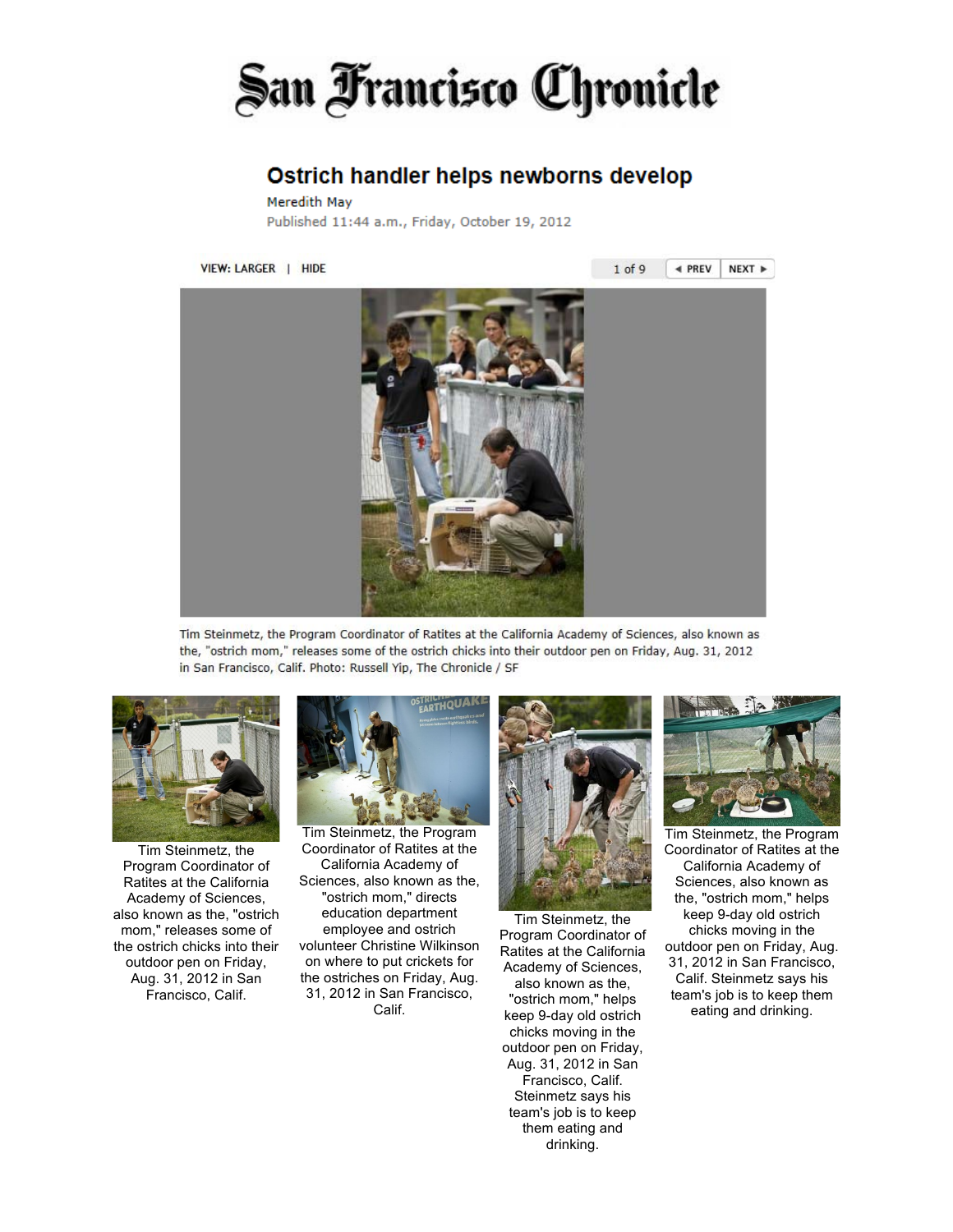

Nine-day old ostrich chicks eat in their outdoor pen at the California Academy of Sciences on Friday, Aug. 31, 2012 in San Francisco, Calif.



Nine-day old ostrich chicks eat in their outdoor pen at the California Academy of Sciences on Friday, Aug. 31, 2012 in San Francisco, Calif.



Tim Steinmetz, the Program Coordinator of Ratites at the California Academy of Sciences, also known as the, "ostrich mom," helps keep 9-day old ostrich chicks moving in the outdoor pen on Friday, Aug. 31, 2012 in San Francisco, Calif. Steinmetz says his team's job is to keep them eating and drinking.



Tim Steinmetz, the Program Coordinator of Ratites at the California Academy of Sciences, also known as the, "ostrich mom," releases some of the ostrich chicks into their outdoor pen on Friday, Aug. 31, 2012 in San Francisco, Calif.

With a tail of ostrich feathers hanging from the back of his khakis, Tim Steinmetz makes a run for it.

Hot on his heels, a dozen week-old ostriches scurry after Steinmetz, the California Academy of Sciences biologist they believe is Mama.

That's because when the ostriches hatched in an industrial incubator in the academy's basement in San Francisco, the first thing they saw was him.

When they kicked their way out of their cantaloupe-size eggs, Steinmetz was the first to hold and weigh them, and then carry them in a bucket to a new earthquake exhibit at the academy, where he teaches the ratites (flightless birds) how to eat, drink, exercise and keep warm.

"These are the first ostriches to be raised in a museum setting," he said.

The academy buys fertile ostrich eggs from breeders in Solvang (Santa Barbara County) and Victorville (San Bernardino County) and raises them to 8 weeks in an indoor and companion outdoor exercise exhibit. For visitors, the birds demonstrate the fact that because earthquakes split apart the supercontinent Pangaea, ratites from a single ancestor can now be found in Africa, South America and Australia.

Once the birds have matured, the academy sends them to zoos, humane farms and breeders. Then Steinmetz starts over with a new batch of hatchlings.

Steinmetz's job is to keep the newborns moving, so they build muscles and bone density and keep up their appetite. So that means taking laps with the flock. Over and over and over.

## **Popular display**

Once Steinmetz reaches the end of the pen, his pursuers peck at his pants and circle around his feet. He taps on a dog food bowl to help them find the chopped greens: red clover, dandelion, kale, collards and romaine.

It's an exercise that doesn't get old.

"They have very tiny brains," Steinmetz said. "Every time they reach the end of the pen, they react like they just discovered the food for the first time."